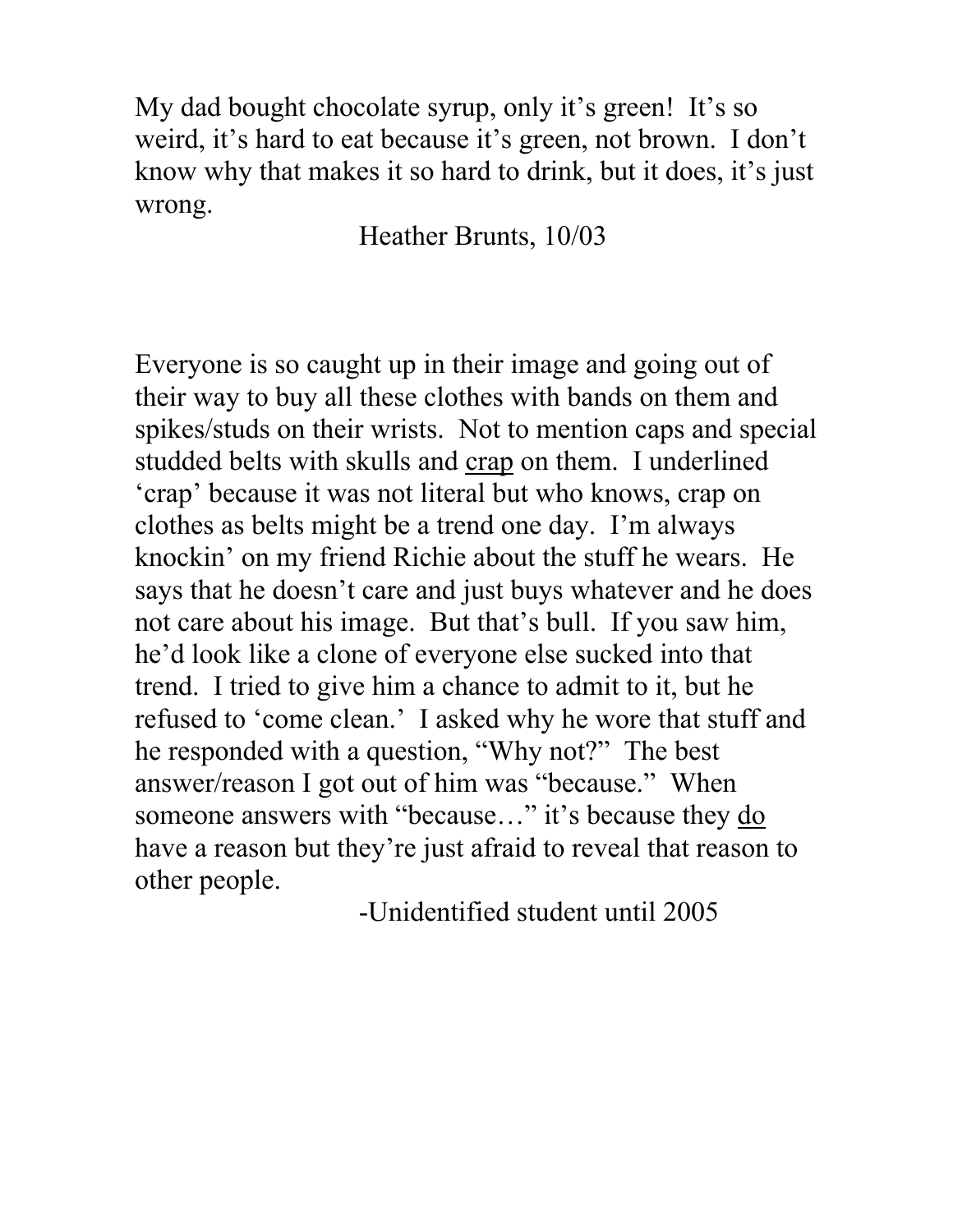It almost seems like I never have anything really interesting to write/talk about, but that is probably because I never get out of the house. But you know what…I like it that way. I just like to "veg out" on the couch and eat. Well, actually I do have something to write about today. It's about my friend, but it's too embarrassing to him and plus it's very inappropriate so oh well on that one, but I just mentioned that to take up space on my paper. That's cool that I could pass this English class just by writing my journal every day. I think, or rather, I know my favorite class is my computer class because so far all we've done is typed and we took a test last Friday which was not too hard at all, but you know when you stop and second guess yourself, well that's what I did and got a 72. It's passing, but I should've gone with my instinct. Then I would've gotten an 80 or above. -Steven Gamboa, 9/2/03

I'm so tired. Last night I couldn't figure out why I was grouchy and why I had a migraine, but then my mom asked me what I had to eat and then I realized all I had was some bread and pineapple for breakfast. So now I get to catch up on yesterday's and today's food. \*I love food.\* So today I am going to go home and eat a huge lunch, a big snack, and an enormous dinner.

-Liza Osborne, October 6, 2003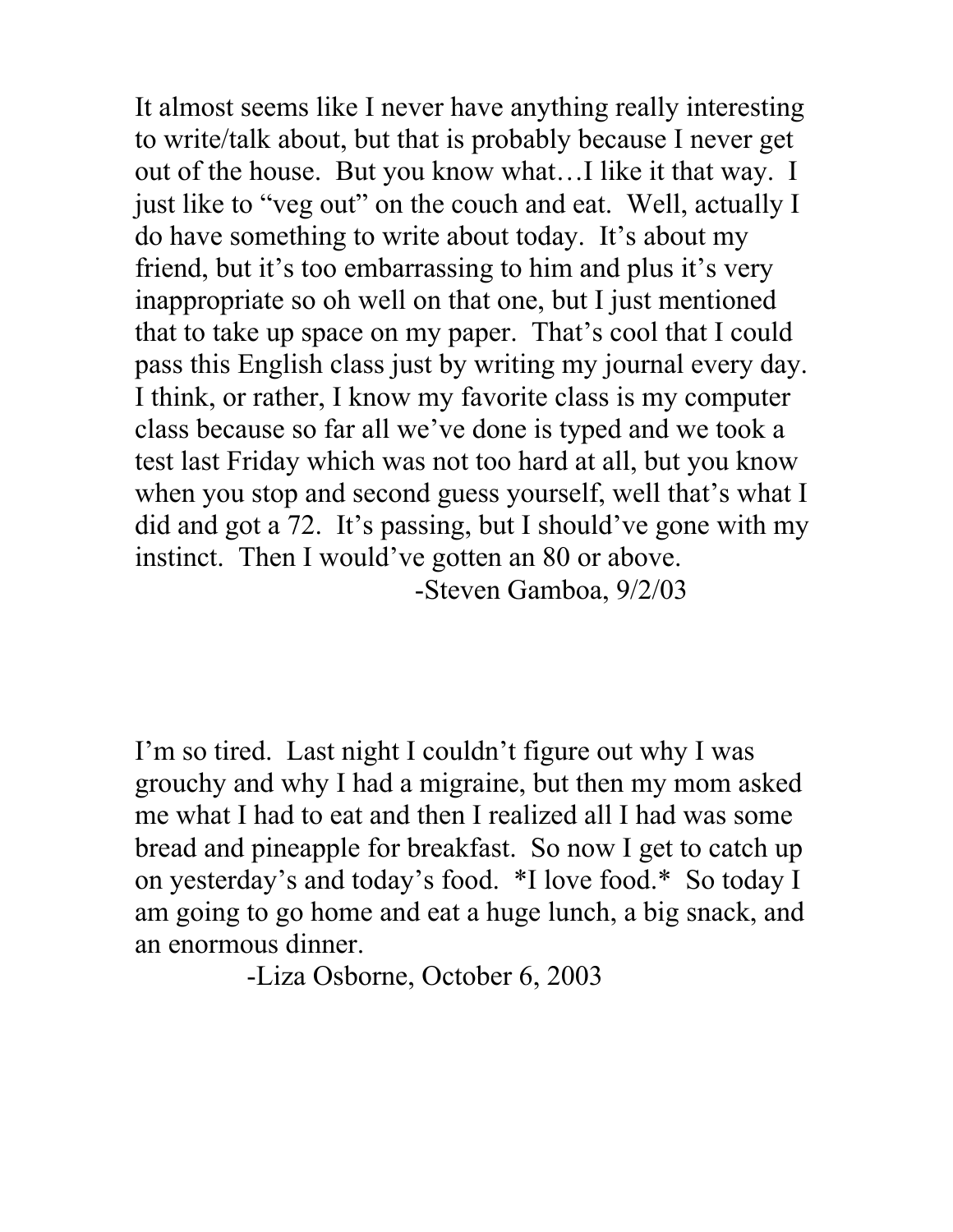Is it bad that I can't stand the voice of a guy? No matter what that guy says or anything. Is something wrong? Because that is what has happened to me on Saturday. I hated him before that, but now I can't stand him or anything he says. It's not that his voice is scary or annoying, I just don't like him.

I went to the movies to see the movie with the Rock in it. It was a very funny movie, but Chris (the guy) never stopped talking and so I could not enjoy the movie. Then after the movie, he started to talk to me and ask me how I liked the movie and everything and when he started to talk, my head started to hurt very badly. I mean like when he talks to anyone, as long as I could hear his voice, my head hurt. And I just can't stand him any more. Is that bad? -Susan Burger, October , 2003